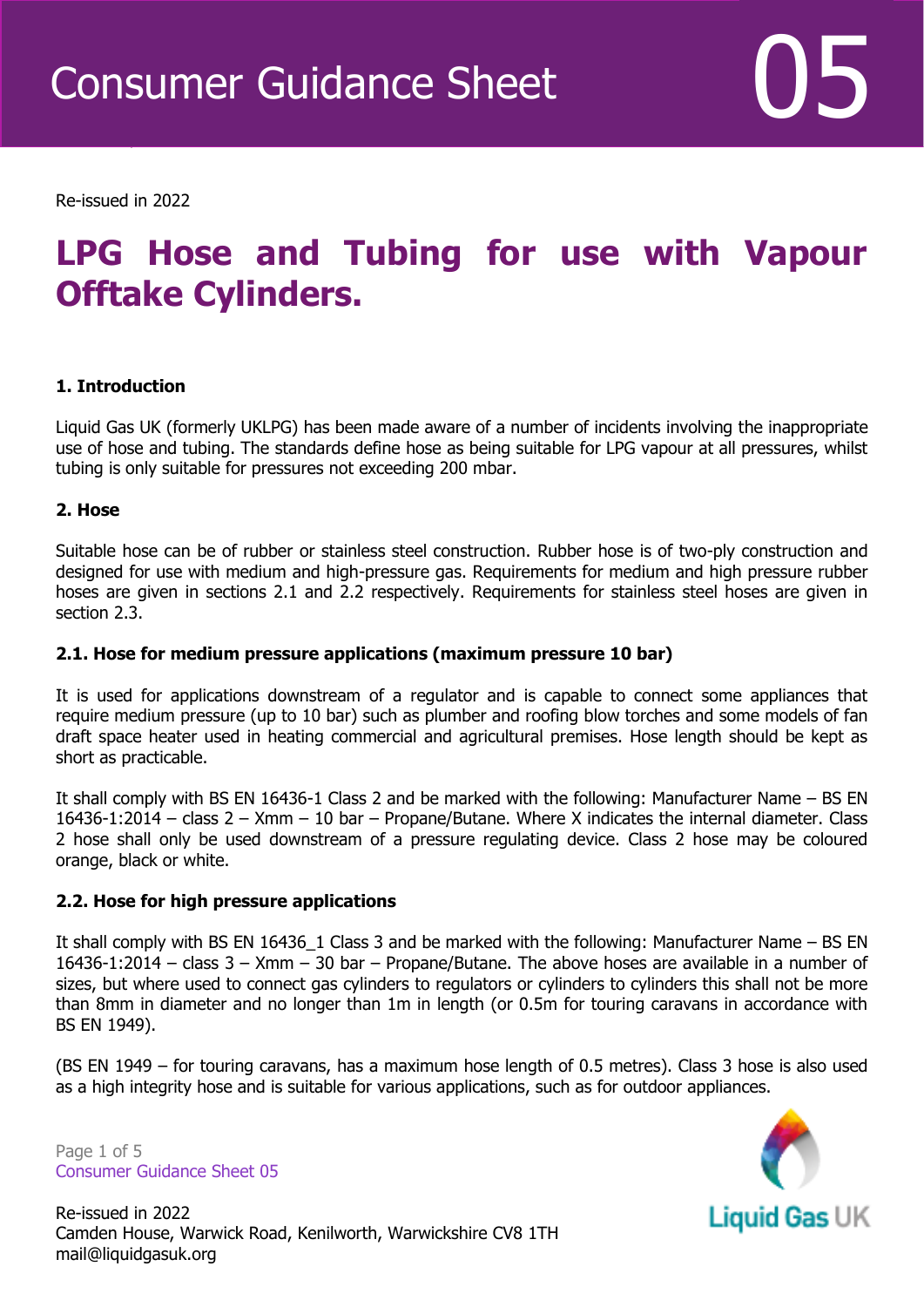

Class 3 hose may be coloured orange or black with an orange stripe.

# **2.3. Flexible Stainless Steel Hoses**

Flexible or convoluted stainless steel hoses, which are normally PVC covered, can be used as an alternative to rubber hoses. Typically, they are suitable for use at a working pressure up to 2 bar pressure. For working pressures over 2 bar, the hose also requires an outer wire braid. Suitable stainless steel hoses shall conform to BS EN ISO10380 and shall be marked with the following: Manufacturer Name, the year of manufacture, BS EN ISO 10380 product type (Type 1-50, 1-10, 2-10 or 3; annular or helical), material type, nominal diameter (DN), Pressure rating (PS or PN) and operating temperature (if applicable).

# **3.Tubing (Maximum pressure 200 mbar)**

Tubing is normally of single ply construction and designed for use downstream of a low-pressure regulating device. It shall comply with BS EN 16436-1 Class 1 and be marked with the following: Manufacturer Name  $-$  BS EN 16436-1:2014 – class  $1 -$  Xmm – 0.2 bar – Propane/Butane – EXP DATE.

It is usually only available in 8 mm internal diameter  $(X = 8)$ . Tubing is only suitable for use at pressures not exceeding 200 mbar. Class 1 hose may be coloured black or white and is marked with an expiry date. The hose is normally used integral of a gas appliance.

Where a flexible connection is used it shall be of one continuous length and be as short as practicable to provide the flexibility for which they are to be utilised.

The length of the flexible connection shall be sufficient to prevent excessive strain on it or its end connections and to allow smooth swept bends without kinking or twisting when assembled.

Hoses where used after a regulator shall be sized correctly to ensure that the appliances work correctly within the operational limits as prescribed by the manufacturer.

Longer hose lengths may cause excessive pressure drop which will affect the correct operation of the appliance.

# **4. General Safety Advice Guidance**

# **4.1. Service Life of Hose and Tubing**

Whilst there is no specific service life or exchange interval for LPG hose, it is recommended that rubber hoses are replaced after 10 years. However, rubber hoses fitted to cabinet heaters should be replaced after 5-year service.

Page 2 of 5 Consumer Guidance Sheet 05



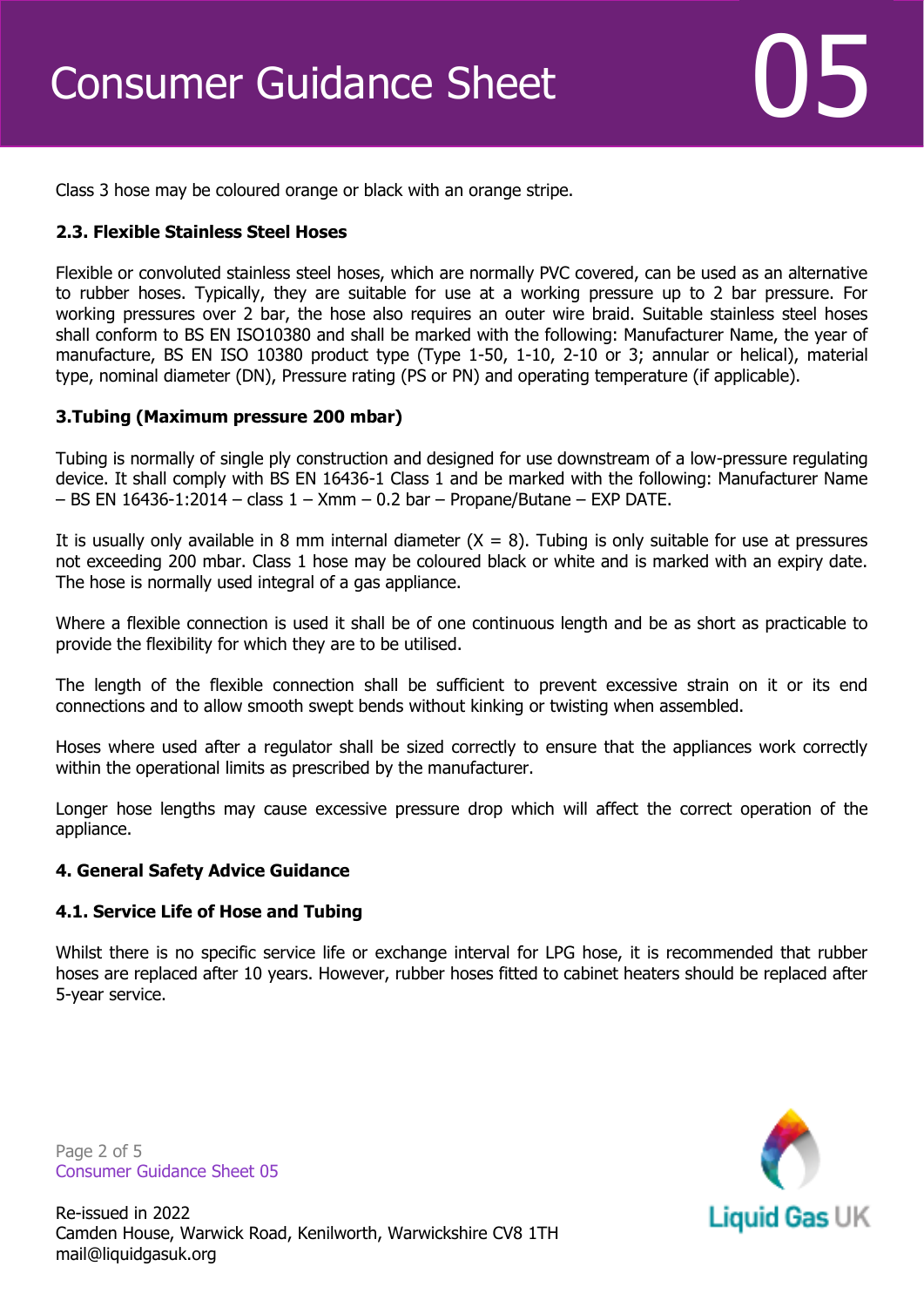It is essential that LPG hose/tubing and end connections are regularly inspected and replaced if showing signs of:

- Physical damage such as cuts or abrasion, rodent attack\*\*\*, cracking, stretching, flattening, kinking and, where fitted, missing/worn sealing washers, damaged cylinder connections;
- Environmental deterioration such as stiffening, cracking, de-lamination of outer covering, chemical degradation i.e. softening of outer coating by contact with oil;
- Hose service failure such as blistering, soft spots, rupture and, for pre-assembled end fittings, corrosion or loosening of swaged fittings attaching hose.

If any of these defects are observed, the hose or tube shall be IMMEDIATELY replaced.

For LPG tubing there is an expiry date of 5 years. This will be marked on the hose as "EXP DATE" followed by the year corresponding to 5 years after the manufacturing date (see Note below). Notwithstanding LPG tubing's expiry date, as with hoses, it should also be regularly visually inspected for cuts, abrasion, discoloration, deterioration, swelling and damage. If any of these defects are observed the hose or tube shall be IMMEDIATELY replaced.

Note: For tubing manufactured from the 1st of September of year YYYY, the marking of the expiry date (EXP DATE) may be the year YYYY+6.

# **4.2. Gas Safety (Installation and Use) Regulations (GSIUR)**

GSIUR requires hoses or tubing to be connected to rigid pipework before passing through walls, floors, ceilings or other partitions. Any gas installation within the scope of GSIUR must meet this requirement. LGUK recommends that this requirement is also followed for premises outside the scope of GSIUR.

# **4.3. Installations within the Scope of BS 6891**

Only Class 2 or 3 hose should be used in the installation or commercial activity covered by the GSIUR and or installations within the scope of British Standard BS 6891.

# **4.4. Rodent Attack**

For residential park home and caravan holiday home connections within the scope of BS 6891 or for any other installations where there is a history of the hoses being attacked by rodents, if rubber hoses are used they shall be protected against rodent attack. In this instance it is normal to incorporate wire braided protection known as armoured hose. In this instance it is normal to incorporate wire braided protection known as armoured hose. Stainless steel hoses provide sufficient rodent protection by their inherent design.

Page 3 of 5 Consumer Guidance Sheet 05



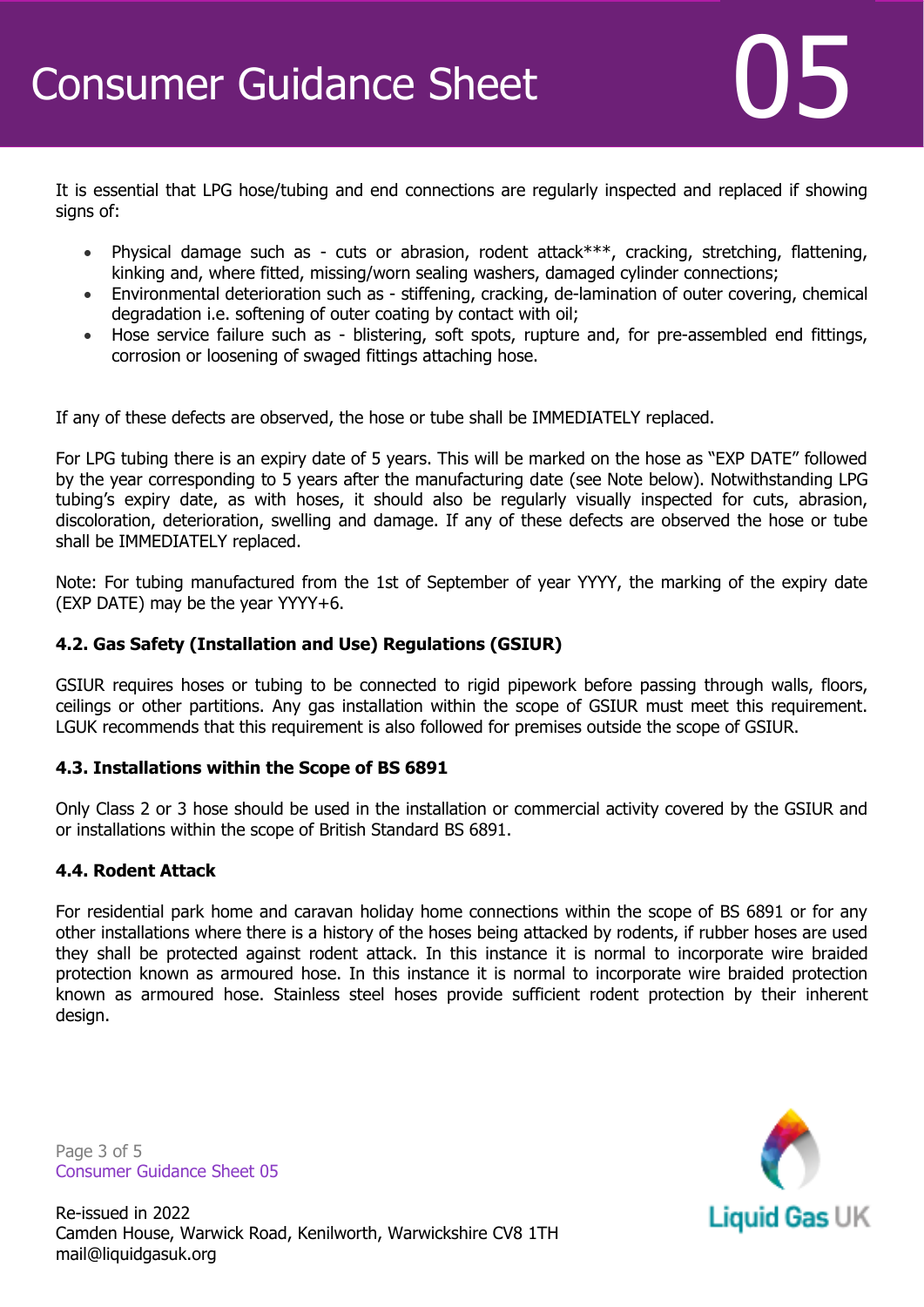# Consumer Guidance Sheet

# **4.5. Hose and Tubing End**

Fittings It is very important that the ends of tubing and hose are securely attached to the end fittings. For more detail see Liquid Gas UK Consumer Guidance Sheet CGS 17 - Use of clips to secure vapour phase LPG hose and tubing.

#### 4.6. Avoidance of Re-liquefaction (See note)

Serious and in some cases fatal accidents have occurred in the past with long hose lengths due to reliquefaction. To avoid re-liquefaction, the hose shall be as short as practical and shall slope down from the regulator inlet to the cylinder valve without any dips where any re-liquefied gas could accumulate.

#### 5. Action by Dealers and Retailers

When supplying hose or tubing dealers and retailers should ask the following questions to ensure the correct specification of hose/tube is supplied, i.e.:

- Whether the customer needs medium or high-pressure hose, or low pressure tubing;
- Whether the hose or tubing is to be used outside;
- What the customer needs the hose or tubing for;
- Make provisions for the above questions on your website for online sales.

#### **Note:**

Re-liquefaction is when the ambient temperature of the gas drops below the temperature that the gas vaporises at it then turns back into liquid LPG. This can occur in hoses that are connected directly to a cylinder where the pressure regulator is not fitted on the cylinder valve. If the formed liquid gas can drain back into the cylinder it should not cause a problem. However, if it cannot drain back, when the appliance draws gas, a slug of liquid can pass through the regulator. Once it is past the regulator it will rapidly vaporise, and the pressure will rise to a higher level than the regulator control pressure. This can result in damage and/or leakage to the pipework and/or the appliance, in addition the appliance flame can increase significantly in size resulting in bad combustion and in extreme cases, the appliance catching fire.

Page 4 of 5 Consumer Guidance Sheet 05